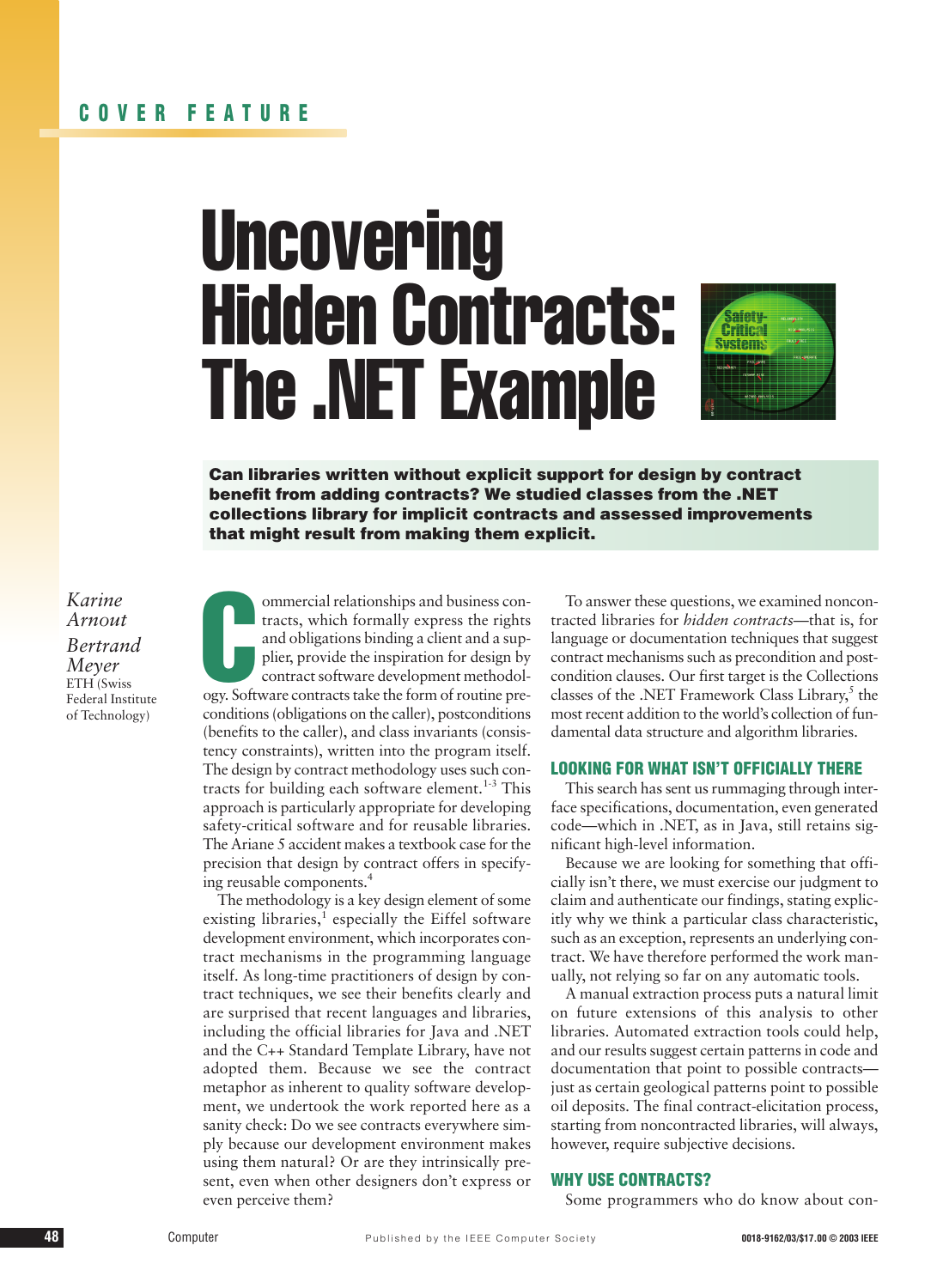tracts see them as just a way to help test and debug programs through conditionally compiled instructions of the form

```
if not "Some condition I expect to
   hold here" then
  "Scream"
end
```
where "Scream" might involve triggering an exception or stopping execution altogether. However, such a use—similar to the C language's "assert" is only a small part of the methodology and would not by itself justify special language constructs.

Contracts address a much wider range of software process issues for general application development as well as library design:

- *Correctness.* Contracts help build software right in the first place by avoiding bugs rather than correcting them after they appear. Designers are encouraged to think about each software element's abstract properties and to build observance of them into the software.
- *Documentation.* Development environments such as Eiffel that support software provide automatic tools to extract documentation that is both abstract and precise. The information comes from the software text, saving the effort of writing documentation as a separate product and eliminating the risk of divergence between software and documentation.
- *Debugging and testing.* Monitoring contracts at runtime supports an effective form of quality assurance: Since the code now describes not only what the program does but what it is supposed to do, runtime checking uncovers the discrepancies between intent and realization.
- *Inheritance control.* A coherent approach to inheritance limits the extent to which routine redefinitions can affect the original semantics. The language rule only permits weakening preconditions and strengthening postconditions in descendants of the original class.
- *Management.* Project managers and decision makers can understand a program's global purpose without having to go into the code in depth.

The principles are particularly relevant to library design. Eiffel libraries are equipped with contracts stating their abstract properties, thereby helping users write robust software as well as debug and document it.

# **Contract elements**

Contracts express the semantic specifications of classes and routines. They are made of assertions—Boolean expressions stating individual semantic properties. For example, a class representing lists stored in a container of bounded capacity might require the number *count* of list elements not to exceed the maximum permitted capacity. Contract elements include

- **Eiffel libraries help users write robust software as well as debug and document it.**
- *preconditions*—requirements under which a routine will function properly. A precondition is binding on clients (callers); the supplier (the routine) can turn a precondition to its advantage by simplifying its algorithm to assume the precondition.
- *postconditions*—properties the supplier guarantees to the client on routine exit.
- *class invariants*—semantic constraints characterizing the integrity of instances of a class. Each constructor (creation procedure) must ensure these constraints, and every exported routine must maintain them.
- *check instructions*—an assert-like construct, often used on the client side to check that a precondition is satisfied as expected.
- *loop variants and invariants*—correctness conditions for a loop.

Check instructions, loop variants, and loop invariants address implementation correctness rather than library interface properties, so we will not consider them further here.

Although preconditions and postconditions are the best-known forms of library contracts, class invariants are particularly important in an objectoriented context. Class invariants express fundamental properties of the abstract data type underlying a class and the correctness of the representation invariant—the abstract data type implementation chosen for the class.<sup>6</sup>

# **Inherent contracts in libraries**

Even a simple example shows the usefulness of contracts in library design. Consider a square root function specified as

```
sqrt (x: REAL): REAL
```
In this specification, the function takes a *REAL* argument and returns a *REAL* result.

Although some Java and .NET documentation just calls it a "contract," this type signature's spec-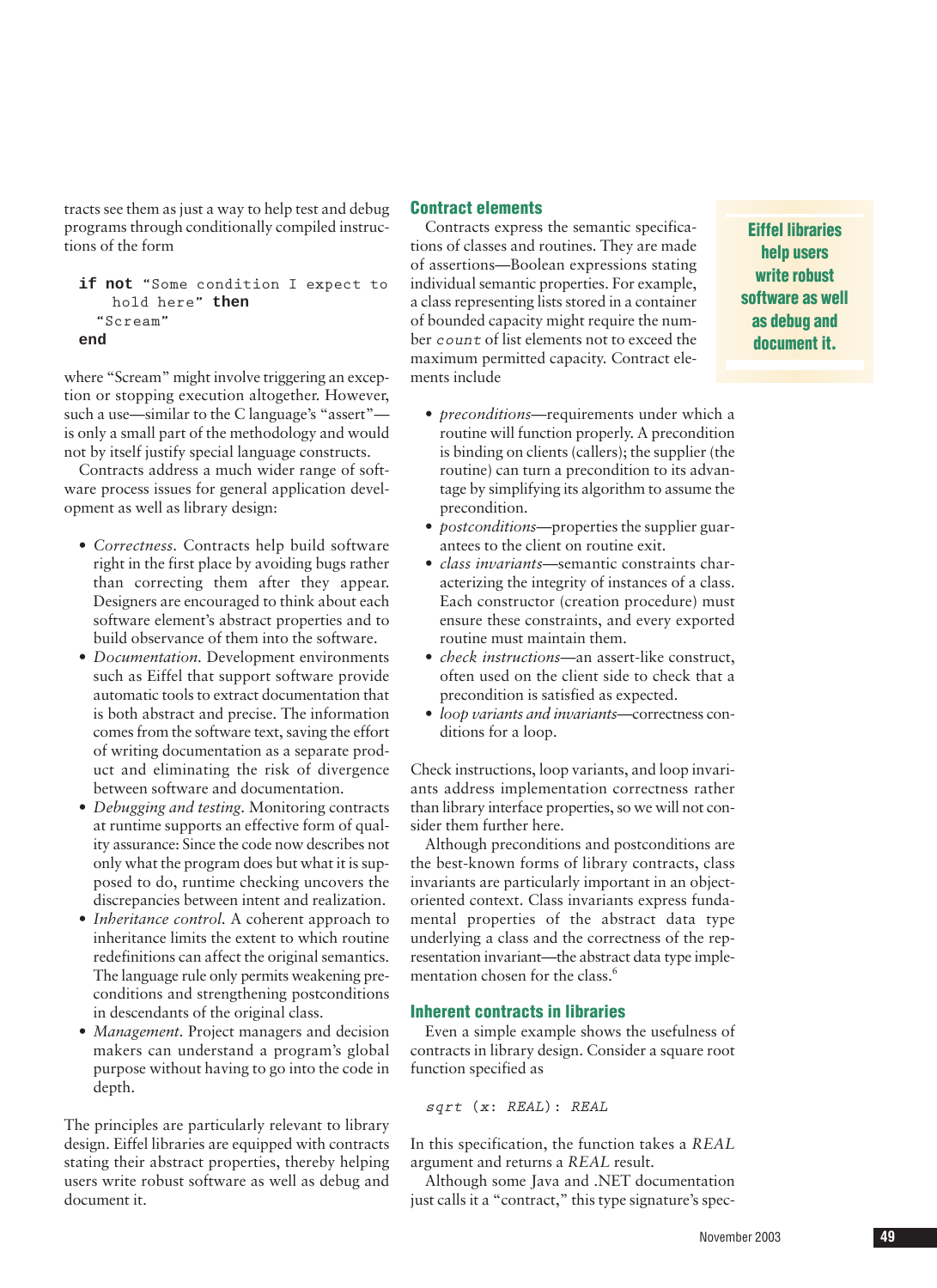**The metadata concept gives .NET substantial specification information that appears directly useful to the contract-elicitation process.** 

ification defines the function's *signature contract*. The more broadly accepted term for "contract," which we use here, is *semantic contract*, specifying important properties of the argument and result that type information alone can't capture. An example is what happens for a negative argument.

A contract—in the form of a precondition and a postcondition—expresses which specification the function implements. In Eiffel the function would appear as

```
sqrt (x: REAL): REAL is
   -- Mathematical square root 
   -- of x, within epsilon
 require
   non_negative: x >= 0
 do
   ... Square root algorithm 
 ensure
   good_approximation: 
     abs(Result ^2 – x) 
     <= 2 * x *epsilon
 end
```
where *epsilon* is some appropriate value expressing the requested precision, *abs* gives the absolute value, and **^** is the power operator. The assertion tags "non\_negative" and "good\_approximation" are for documentation. They also provide a more precise error message if the execution violates an assertion, assuming the programmer has enabled runtime contract monitoring for testing or debugging.

Here we find direct support for the contract clauses—**require**, **ensure**, and the yet-to-beencountered **invariant**—in the language and the associated documentation standard. The contract is, more generally, a property of the library's design and its interface to application programmers: To use a square-root function properly, programmers must know the conditions under which it will operate and what properties they can expect of its result.

This example raises two general questions:

- If there is no explicit contract discipline, comparable to the Eiffel practice of documenting all libraries through assertions, where will we find the implicit contract?
- Will the contract always exist, as in this example, whether it is expressed or not?

Our study of .NET libraries provides material for answering these questions.

# **WHY .NET LIBRARIES?**

We used .NET libraries for our study not only because they are recent and widely publicized collections of general-purpose reusable components but also because the metadata concept gives them substantial specification information that appears directly useful to the contract-elicitation process.

# **Metadata**

The basic compilation unit for a .NET library is the *assembly*. The key to the framework's support for component-based development is that every assembly includes metadata providing documentary information that makes it self-describing, in accordance with the design by contract self-documentation principle.<sup>2</sup>

In addition to predefined categories—assembly name, version, dependencies, and so on—with proper source-language support, developers can use custom attributes to define their own specific kinds of metadata.

# **.NET Contract Wizard**

Both predefined and custom metadata open attractive new possibilities for analyzing and developing libraries. We built a prototype .NET Contract Wizard<sup>7</sup> that uses metadata to examine a class and its features so that users can add appropriate contracts interactively through a graphical interface without having access to the source code.

By nature, however, the Contract Wizard is useful only if contracts are intrinsically present in good software libraries. This observation is one of the incentives for our study: As we consider further development of the Contract Wizard, we must first gather empirical evidence confirming or denying its usefulness. If contracts add nothing useful and noncontracted .NET libraries do very well without them, continuing our work on the Contract Wizard would be a waste of time.

# **COLLECTION CLASS ANALYSIS**

We first scouted the class **ArrayList**, part of the core .NET library (mscorlib.dll), for hidden contracts. Our choice was almost arbitrary. In particular, we did not guess beforehand that the class would suggest either more or fewer contracts than any other.

As an informal criterion, **ArrayList** seemed typical of the .NET Collections library style, and it has obvious practical use since it describes lists implemented through arrays. It also has a counterpart in EiffelBase, *ARRAYED\_LIST*, opening the way to comparisons after we completed the contract-elicitation process.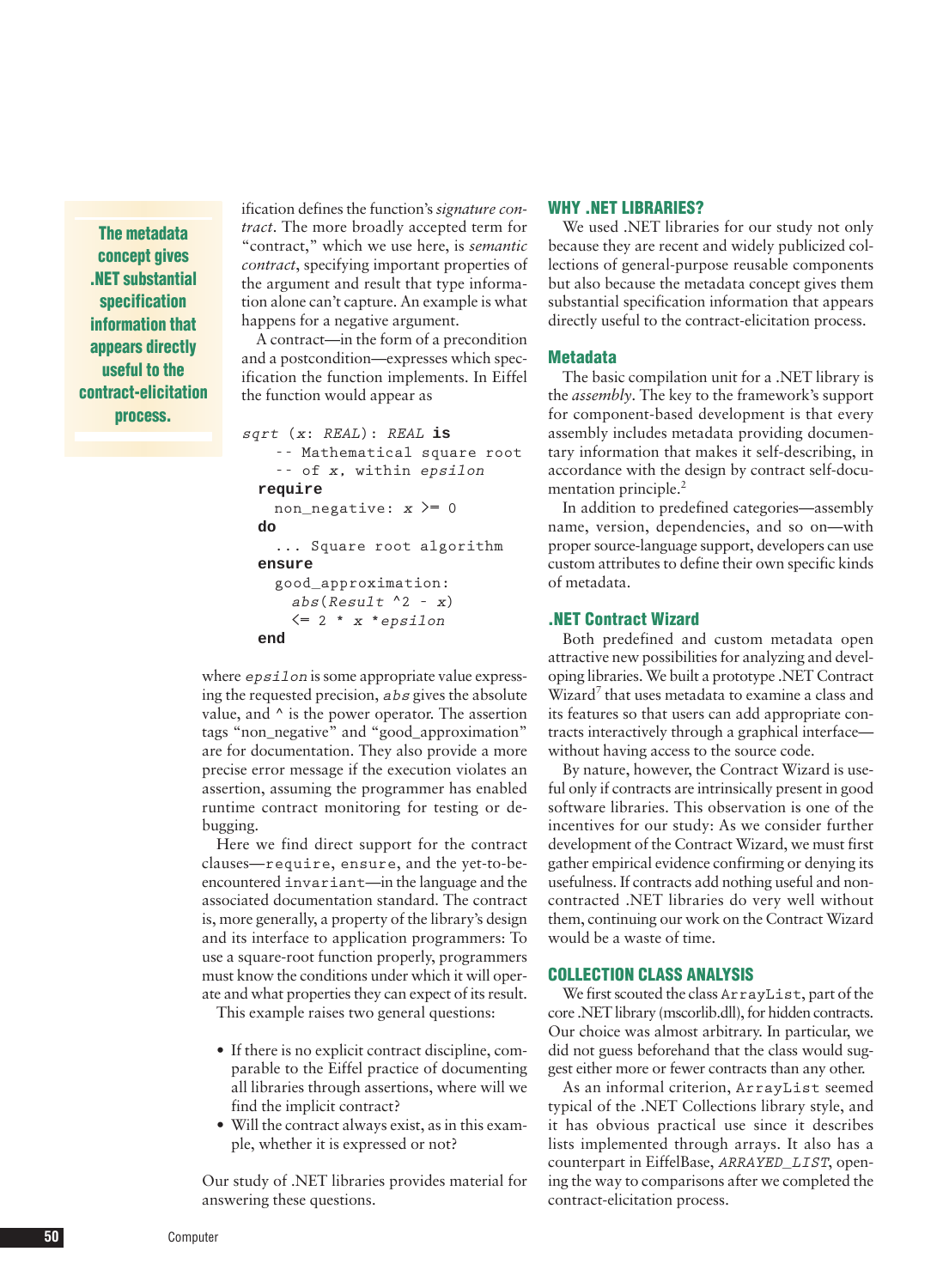The code extracts below represent the different Eiffel and .NET conventions. For example, Eiffel uses *count***, and** .NET uses **Count**. Likewise, the Eiffel classes *ARRAY\_LIST* and *ARRAYED\_ LIST* match .NET's **ArrayList.**

## **Implicit class invariants**

The documentation comments revealed **ArrayList** properties in the class invariants category.

For example, the class constructors specification states, "The default initial capacity for an **ArrayList** is 16." This comment implies that the created object's capacity is greater than zero. Taking this lead, we noticed that all three **ArrayList** constructors set the initial list's capacity to a positive value. According to design by contract rules, which require that all of a class's creation procedures must guarantee an invariant property, this consistency suggests a class invariant.

The other key invariant property is that all of the class's exported routines must preserve it. Examining the documentation of all routines showed the property to be true for **ArrayList**, indicating that this property had the characteristics of an invariant, which Eiffel would express by the clause

#### **invariant**

**positive\_capacity:** *capacity* **>= 0**

The documentation further revealed that two of the three **ArrayList** constructors "…initialize a new instance of the **ArrayList** class that is empty." The number of elements **Count** for an arrayed list created this way must then be zero.

The third constructor, which takes a collection **c** as a parameter, "initializes a new instance of the **ArrayList** class that contains elements copied from the specified collection." So the new object's number of elements equals the number of elements in the collection passed as argument; we can express this through the assertion Count **c.Count**.

It is unlikely that **c.Count** could be negative. Checking the documentation further revealed that the argument passed to the constructor can denote any nonvoid collection, represented by any of the many classes inheriting from the **ICollection** interface.<sup>5</sup>

According to the specification of the routine **Remove** in **ArrayList**, "The average execution time is proportional to **Count**. That is, this method is an  $O(n)$  operation, where *n* is Count." This specification implies that **Count** must always be nonnegative. The evidence is strong enough to suggest adding a clause to the above invariant:

```
positive_count: count >= 0
```
These first two properties are simple but already useful.

Next, we examined the class members' specification. Documentation on the **Count** property revealed interesting information: "**Count** is always less than or equal to **Capacity**." This statement indicates that this class property always holds, suggesting a third invariant property for the **ArrayList** class and the accumulated clause

# **invariant**

**positive\_capacity:** *capacity* **>= 0 positive\_count:** *count* **>= 0 valid\_count:** *count* **<=** *capacity*

#### **Implicit routine preconditions**

In addition to implicit class invariants, the documentation also suggested preconditions. For example, the documented exception cases for class **ArrayList** require the routine **Add** to throw an exception of type **NotSupportedException** if the arrayed list on which it is called is read-only or has a fixed size. This suggests that the underlying implementation of **Add** first checks that the call target is writable (not read-only) and extendible (not fixed-size) before actually adding elements to the list.

Imposing such a requirement on a method is the way design by contract defines a routine precondition. An Eiffel **Add** specification would then include the following precondition:

# **require**

```
writable: not is_read_only
extendible: not is_fixed_size
```
where *is\_read\_only* and *is\_fixed***\_size** are the Eiffel counterparts of the .NET properties **IsReadOnly** and **IsFixedSize** of class **ArrayList**.

This example, one of many in the .NET framework reference documentation, $\frac{5}{3}$  suggests a systematic scheme for extracting preconditions:

- Read the exception conditions—for example, the array list is read-only.
- Take the opposite—for **ArrayList**, the condition would be **not** *is\_read\_only*.

**Design by contract rules require that all of a class's creation procedures must guarantee an invariant property.**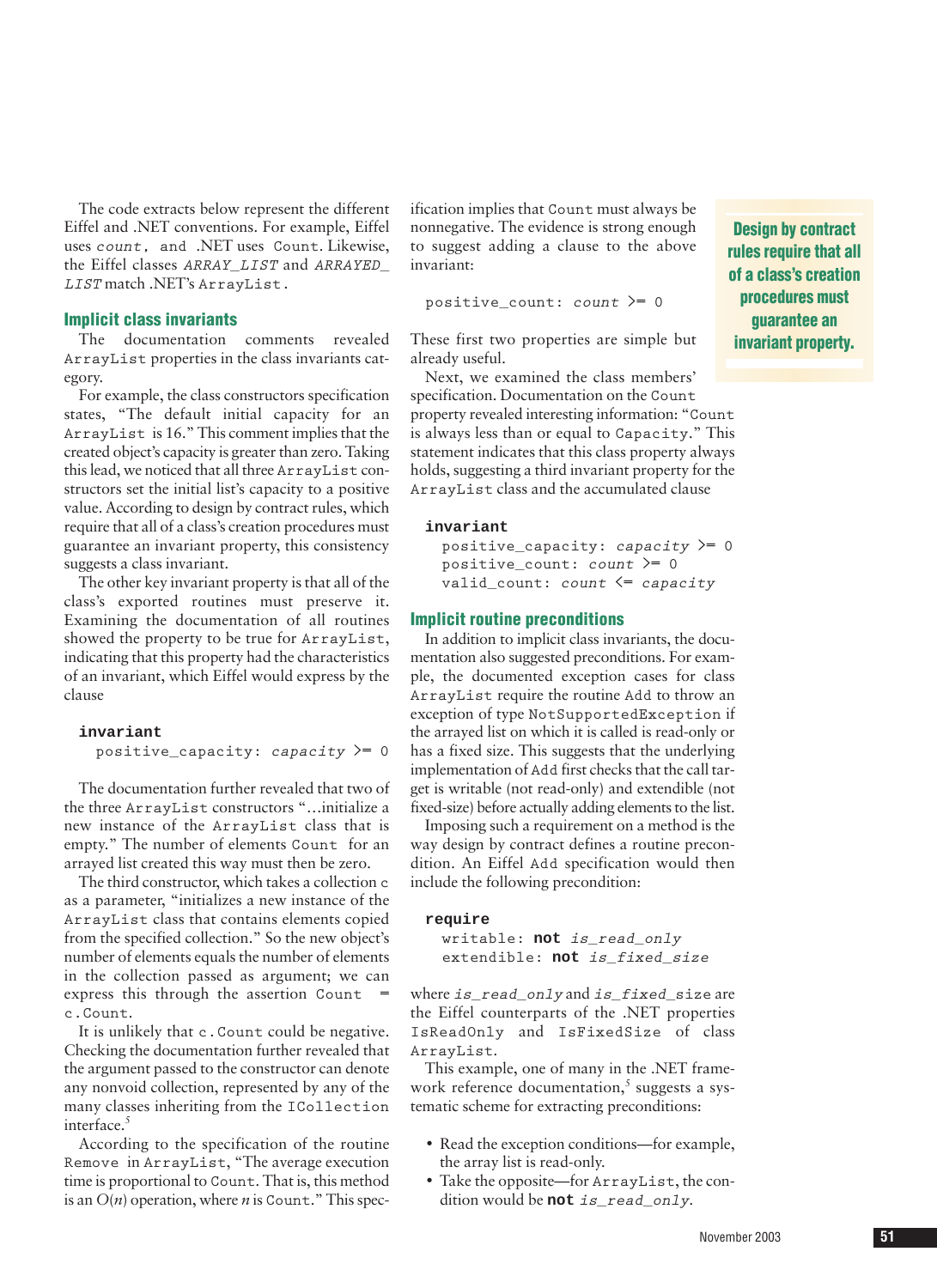**Eiffel policy supports object-oriented development, providing a seamless process from analysis to design and implementation.**

• Infer the underlying routine precondition—in this case, **writable: not** *is\_read\_only*.

A systematic scheme, in turn, opens the door to the possibility of automated tool support.

## **Implicit routine postconditions**

Does the .NET documentation also reveal hidden postconditions?

To explore this question, we considered the query **IndexOf**. More precisely, since **IndexOf** is an overloaded method, we chose a specific version identified by its signature:

```
public virtual int IndexOf
(Object value);
```
The documentation explains that the return value is ". . . the zero-based index of the first occurrence of value within the entire **ArrayList** if found; otherwise, –1."

We can rephrase this specification more explicitly:

- If **value** appears in the list, the result is the index of the first occurrence, hence greater than or equal to zero (.NET lists are indexed starting at zero) and less than **Count**, the number of elements in the list.
- If **value** is not found, the result is –1.

This property is guaranteed on routine exit—that is, it is incumbent on the supplier as a guarantee of correct completion of its task. As such, it represents a postcondition. In Eiffel, we would add a corresponding clause to the routine:

# **ensure**

```
valid_result_if_found:
  contains (value) implies
   Result > = 0 and Result< count
correct_index_if_found: 
  contains (value) implies
   item (Result) = value
minus_one_if_not_found: 
 not contains (value) implies
   Result = -1
```
This analysis suggests that routine postconditions do exist in .NET libraries, although they are not explicitly expressed because they lack support from the underlying environment. Unlike with preconditions—for which it may be possible to devise supporting tools—extracting postconditions is likely to require case-by-case human examination because evidence is scattered across the reference documentation.

# **Interface contracts**

Class **ArrayList** implements three "interfaces"—completely abstract specification modules—of the .NET collections library: **IList**, **ICollection**, and **IEnumerable**.

We subjected these interfaces to the same analysis as the class. We found that **IList**, **ICollection**, **IEnumerable**, and **IEnumerator** of which **IEnumerable** is a client—have routine preconditions and postconditions similar to those of **ArrayList**. We did not, however, find class invariants in these interfaces. This is probably because .NET interfaces have a limited scope compared with "deferred classes," their closest counterpart in the object-oriented model that Eiffel embodies.

Deferred classes can have a mixture of abstract and concrete features. In particular, they can include attributes. Interfaces, on the other hand, are purely abstract and cannot contain attributes. Eiffel policy provides a continuous spectrum of classes, from totally deferred—the equivalent of .NET and Java interfaces—to fully implemented. This policy supports the aims of object-oriented development, providing a seamless process from analysis, which typically uses deferred classes, to design and implementation, which make the classes progressively more concrete. Class invariants in the Eiffel libraries often express consistency properties binding various attributes together.<sup>8</sup>

The classes implementing a given interface can share a set of properties that would be candidates for interface invariants. Our analysis of the .NET collections library did not, however, reveal any such properties.

# **ADDING CONTRACTS**

The discovery of hidden contracts in the .NET arrayed list class suggested building a "contracted variant" of this class, *ARRAY\_LIST*, that has the same interface as the original **ArrayList** plus the elicited contracts.

Rather than modifying the original class, we can produce the contracted variant in Eiffel as a new class whose routines call those of the original class. This was the only solution, anyway, since we did not have access to the source code. The Contract Wizard supports such a process, but for this study we produced the result manually.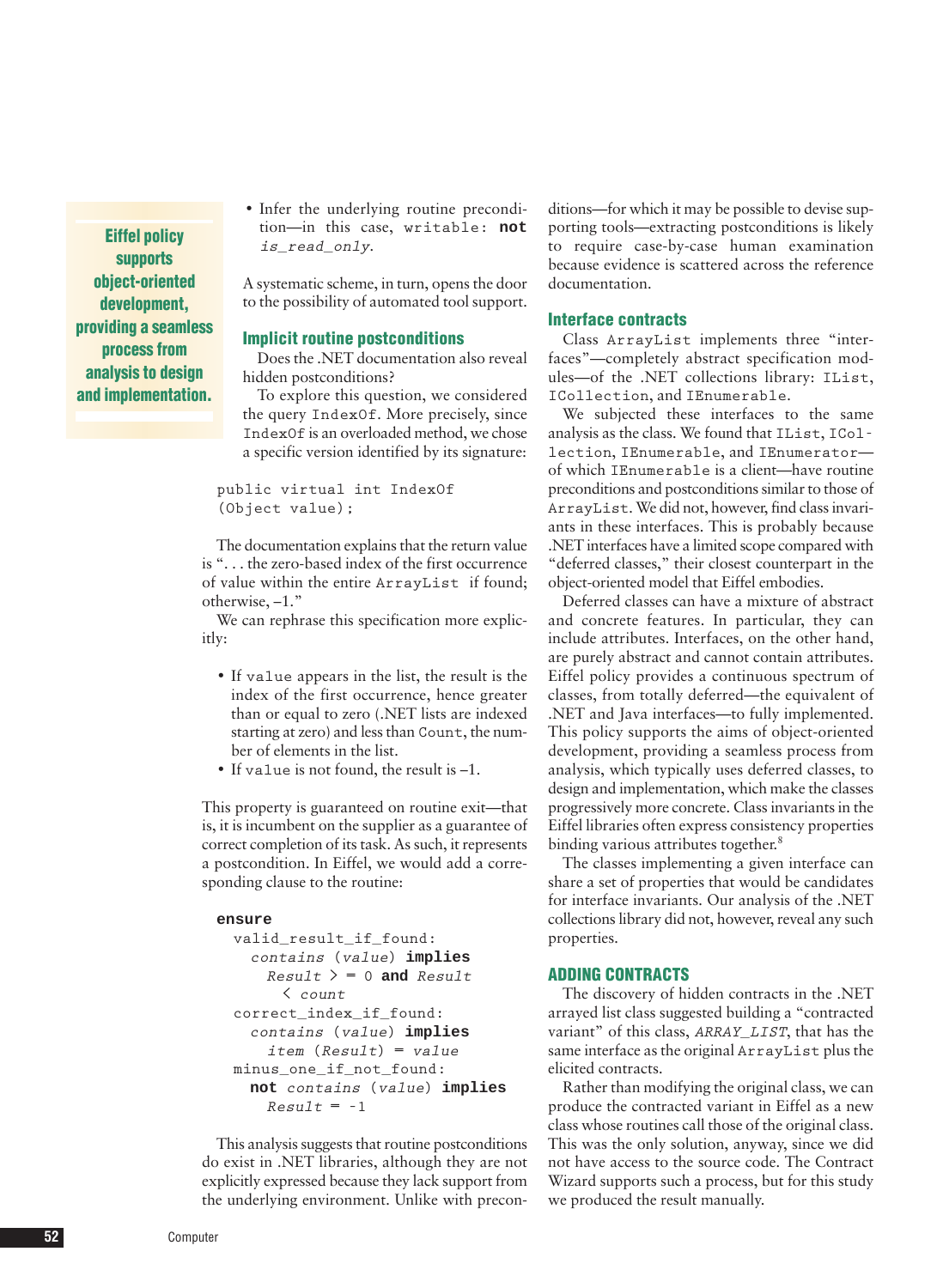# **Contracted .NET arrayed list class**

Reviewing a few more features helps devise contracts for the **Add** and **IndexOf** routines.

The contracted variant of feature **Add** with the two preconditions, tagged "writable" and "extendible," also expresses a postcondition (with different clauses) because its elicitation process is similar to the process for the **IndexOf** query. The **Add** header comment helps understand the contracts:

```
add (value: ANY): INTEGER
   -- Add value to the end of the
```

```
-- list (double list capacity 
  -- if the list is full)
  -- and return the index at 
  -- which value has been added. 
require -- from ILIST
 writable: not is_read_only
  extendible: not is_fixed_size
ensure -- from ILIST
 value_added: contains (value)
 updated_count: 
   count = old count + 1value_is_last_item: 
    item (count - 1) = valuevalid_index_returned: 
   Result = count - 1ensure then
 capacity_doubled: 
    (old count = old capacity)
```

```
implies (capacity = 2 * 
(old capacity))
```
The comment **-- from** *ILIST* shows that the precondition and postcondition clauses are inherited from the parent class *ILIST*. This class is the contracted version of the .NET **IList** interface that class **ArrayList** implements.

The precondition of feature *add* uses two queries of class *ARRAY\_LIST***:** *is\_read\_only* and *is\_fixed\_size*. These queries correspond to the properties **IsReadOnly** and **IsFixedSize** from the .NET collections class **ArrayList**.

The *add* postcondition relies on other queries: *contains* (to check whether an item is in the list), *item* (to have access to any list item given its position, which must be a valid index for the list), *count*, and *capacity* (for measurements). The *index\_of* contracts also rely on these routines:

```
index_of (value: ANY): INTEGER
   -- Zero-based index of first
   -- occurrence of value
```

```
ensure -- from ILIST
  valid_result_if_found:
   contains (value)
     implies Result >= 0
     and Result < count
  correct_index_if_found:
    contains (value) implies
     item (Result) = value
 minus_one_if_not_found:
   not contains (value)
     implies Result = -1
```
**Writing reusable components requires contracts, and many contracts are there even if not formally expressed.**

# **Metrics**

Measurements of properties of the contracted class *ARRAY\_LIST* show that 62 percent of the routines (33 of 52) now have a contract (a precondition or a postcondition, usually both). The 33 routines with preconditions tend to have more than one precondition clause—2.5 on average (82 precondition clauses total); the 33 routines with postconditions tend to have more than one postcondition clause—2 on average (67 postcondition clauses total). These figures seem to support the view that writing good reusable components requires contracts and that many contracts are there even if not formally expressed**.**

# **EXTENDING TO OTHER CLASSES AND INTERFACES**

Equipped with our first results on **ArrayList** and its contracted Eiffel counterpart, **ARRAY\_LIST**, we performed similar transformations and measurements on a few other classes and interfaces of the .NET collections library.

# **Interfaces**

First, we considered Eiffel deferred classes obtained by contracting the .NET interfaces that **ArrayList** uses:

- *ILIST*, *ICOLLECTION*, *IENUMERABLE*, from which *ARRAY\_LIST* inherits.
- *IENUMERATOR*, of which *IENUMERABLE* is a client.

Table 1 shows the results obtained using the Eiffel environment's Metrics tool to measure the contract rate for some .NET collection interfaces. These statistics highlight three trends:

- Absence of class invariant in the .NET interfaces, as already noted.
- Presence of routine contracts, both preconditions and postconditions. The numbers for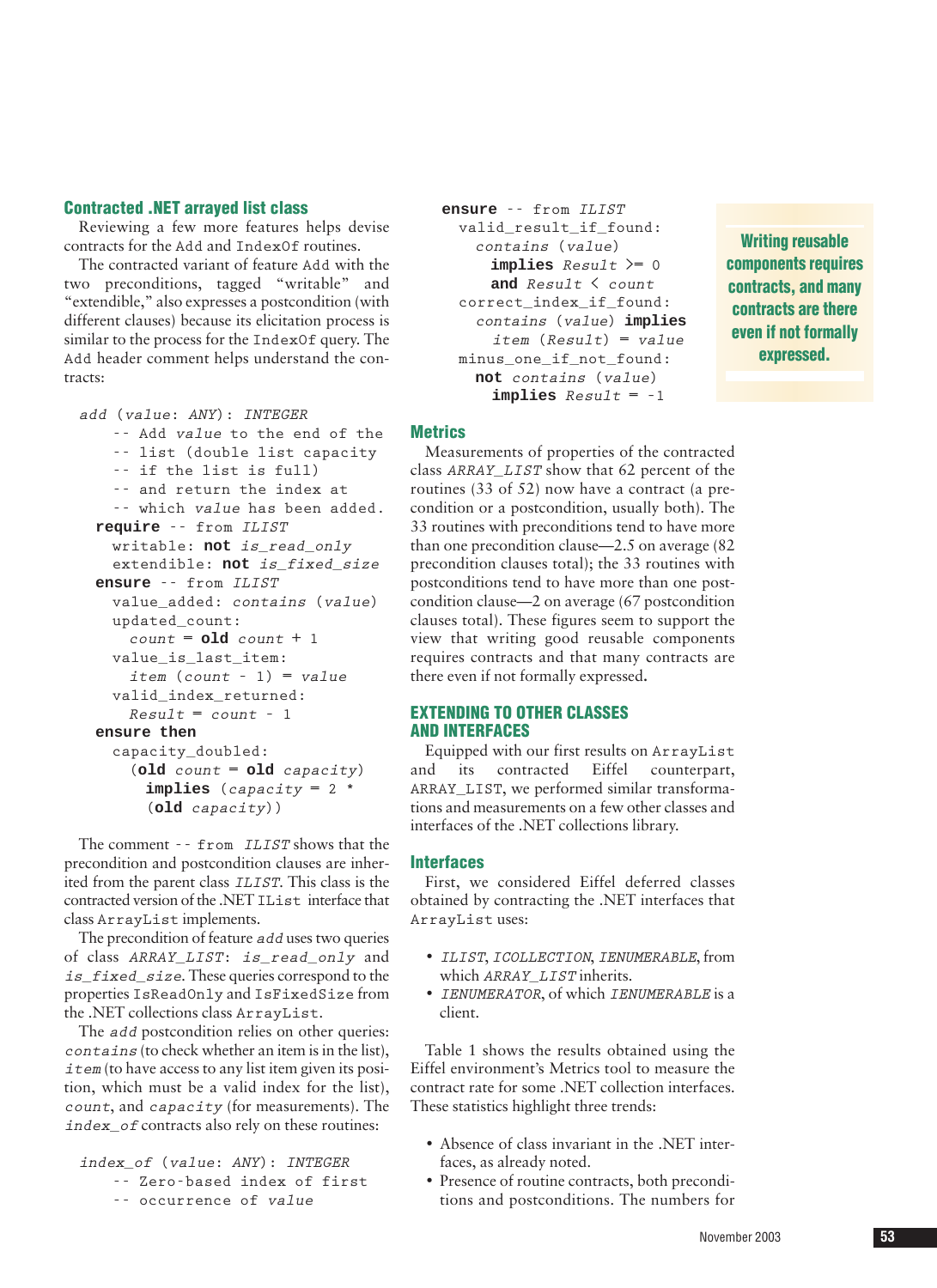# **Table 1. Contract rate of some .NET collection interfaces.**

*ILIST ICOLLECTION IENUMERABLE IENUMERATOR*

| <b>Routines</b>         | 11 | 4        |                | 6            |
|-------------------------|----|----------|----------------|--------------|
| Routines with           | 7  |          | 0              | 3            |
| preconditions           |    |          |                |              |
| Routines with           | 7  |          |                | 3            |
| postconditions          |    |          |                |              |
| Number of               | 14 | 7        | 0              | 4            |
| preconditions           |    |          |                |              |
| Number of               | 11 |          | $\mathfrak{p}$ | 3            |
| postconditions          |    |          |                |              |
| Preconditions rate (%)  | 64 | 25       | 0              | <sup>0</sup> |
| Postconditions rate (%) | 64 | 25       | 100            | 50           |
| <b>Class invariants</b> | N  | $\Omega$ | $\overline{0}$ | 0            |

*IENUMERABLE* and *ICOLLECTION* involve too few routines to offer valuable information. The numbers for *ILIST* and *IENU-MERATOR* are more significant, with at least one-half of the routines for both classes having contracts.

• Presence of multiple routine contracts, with most routines having several preconditions and postconditions.

The last two points are consistent with the properties observed for class *ARRAY\_LIST*.

# **Other classes: Stack and Queue**

To test the generality of our first results on **ArrayList**, we considered two other classes of the Collections library, **Stack** and **Queue**. We selected these two classes because they are concrete collection classes with no relation to **ArrayList**, except that all three implement the .NET **ICollection** and **IEnumerable** interfaces. In addition, **Stack** and **Queue** also have direct counterparts in the EiffelBase library.

We must be careful with any generalization of the results of our analysis because three classes is still only a small sample of the library. Any absolute conclusion would require an exhaustive automated analysis. With these qualifications, applying the same manual approach to **Stack** and **Queue** as for **ArrayList** and its parents confirmed the previously identified trends. Specifically, both classes include preconditions and postconditions. Class **Stack** has a 29 percent preconditions rate (5 of 17 routines had preconditions) and a 59 percent postconditions rate (10 of 17 routines had postconditions). Class **Queue** has respective rates of 42 percent (8 out of 19) and 58 percent (11 out of 19).

Further, we also found that routines usually have several precondition and postcondition clauses. For example, **Stack** has 16 postcondition assertions for only 10 routines equipped with contracts.

Finally, concrete classes have class invariants. For

example, all three classes—**ArrayList**, **Stack**, and **Queue**—have an invariant clause

**positive\_count:** *count* **>= 0**

involving one attribute: *count*.

# **AUTOMATIC CONTRACT EXTRACTION**

Is it possible to synthesize contracts automatically rather than manually?

# **Dynamic contract inference**

Dynamic inference seeks to derive assertions from captured variable traces by executing a program with various inputs. It relies on a set of possible assertions to deduce contracts from the execution output, and it requires the source code to be available. Dynamic inference determines whether the detected assertions are meaningful and useful to the users, typically by computing a confidence probability.

Michael D. Ernst's Daikon<sup>9</sup> is an example of such a tool. Daikon tries to find class and loop invariants as well as routine preconditions and postconditions. Its first version was limited to finding contracts over scalars and arrays; the next version, Daikon 2, enables contract discovery over data collections and computes conditional assertions.

There are also some Java detectors that operate directly on bytecode files (\*.class), and some of them do not require the program source code to infer contracts.

# **Extracting routine preconditions from exception cases**

Because we do not have the source code of the .NET libraries, we cannot rely on a dynamic contract inference tool such as Daikon. We need to find another way to automate the contract-extraction process.

Our analysis identified some clear patterns in the form and location of implicit contracts in existing .NET components. In particular, preconditions tend to be buried under exception cases. Since method exception cases are not kept in the assembly metadata, we are currently exploring another approach: inferring routine preconditions by parsing the Common Intermediate Language code of .NET libraries to list the exceptions that a method or a property may throw.

# **Methodological perspective**

The question of automatic analysis is legitimate but should not obscure the underlying method-